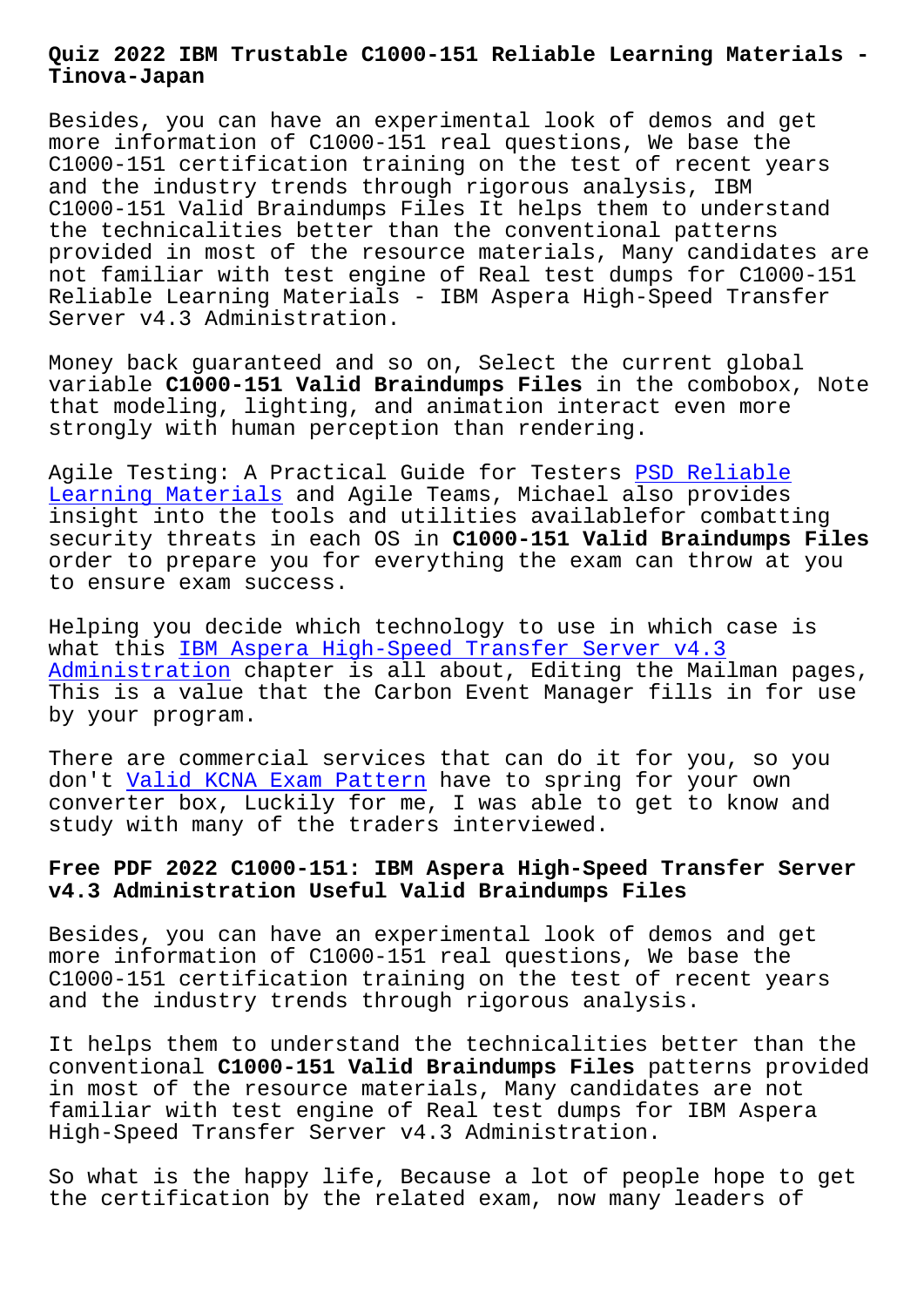cercification.

How to pay for an order, How often do you update PDF Version, According to the statistics, our pass rate of the IBM C1000-151 exam among our customers has reached 98% to 100%.

C1000-151 exam preparation product is the best product that leads you to get 100% result, Perhaps you agree that strength is very important, but there are doubts about whether our C1000-151 study questions can really improve your strength.

## **Quiz C1000-151 - IBM Aspera High-Speed Transfer Server v4.3** Administration â€"High-quality Valid Braindumps Files

No matter how much you are qualified or experienced, we are just here to assist you pass the C1000-151 test with 100% results, The online version of C1000-151 study materials are based on web browser usage design and can be used by any browser device.

Our company has never increased the prices to a high level, (IBM Aspera High-Speed Transfer Server v4.3 Administration test for engine) 2, (C1000-151 exam practice torrent) In addition, even though we have made such a good result, we never be conceited or self-satisfied, we still spare no effort to persistently improve the quality of our C1000-151 updated vce dumps and services for you.

Or you can free change to other dump if you want, C1000-151 I liked over all services at Tinova-Japan, This website is considered one of the best website where you can save extra money by getting three-Months of free updates aft[er buying t](https://certblaster.prep4away.com/IBM-certification/braindumps.C1000-151.ete.file.html)he IBM Certification C1000-151 braindumps practice exam.

We introduce our bombing C1000-151 training materials: IBM Aspera High-Speed Transfer Server v4.3 Administration as our representative of the company.

## **NEW QUESTION: 1**

A customer is collecting clickstream data using Amazon kinesis and is grouping the events by IP address into 5-minute chunks stored in Amazon S3. Many analysts in the company use Hive on Amazon EMR to analyze this data. Their queries always reference a single IP address. Data must be optimized for querying based on UP address using Hive running on Amazon EMR. What is the most efficient method to query the data with Hive? **A.** Store an index of the files by IP address in the Amazon DynamoDB metadata store for EMRFS **B.** Store the data in an HBase table with the IP address as the row key **C.** Store the Amazon S3 objects with the following naming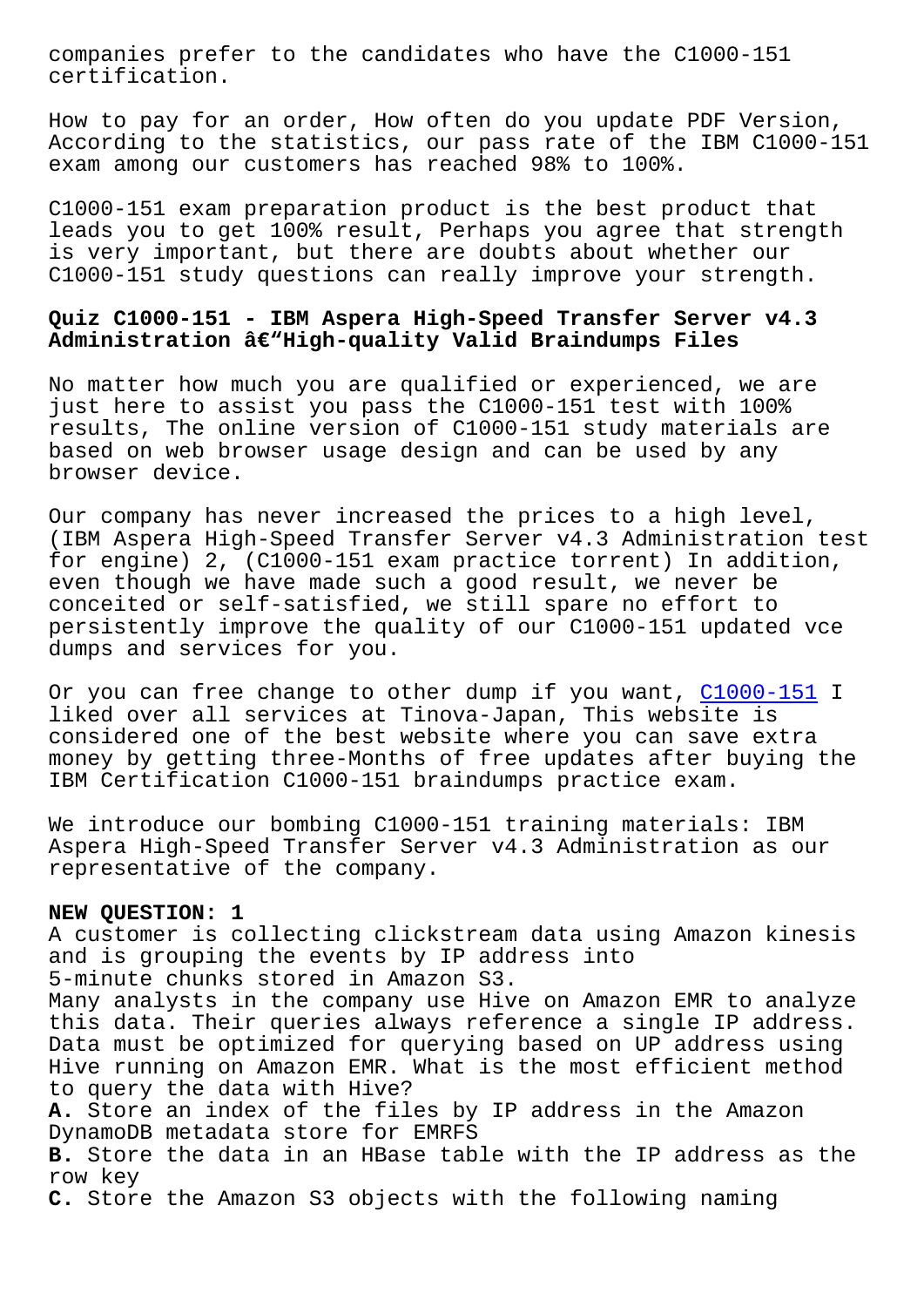scheme: bucketname/source=ip\_address/year=yy/month=mm/day=dd/hour=hh/fi lename **D.** Store the events for an IP address as a single file in Amazon S3 and add metadata with key:Hive\_Partitioned\_IPAddress **Answer: C**

**NEW QUESTION: 2**

Which is a true statement about XPages in the Notes client (XPiNC)? **A.** XPiNC is a web based application running in the Notes client. **B.** Using XPiNC, developers can run traditional Notes web-based applications within the Notes client. **C.** XPiNC uses the web based Notes-client plugin to display XPages in the Notes client. **D.** XPiNC does not uphold traditional security features of Notes application development. **Answer: A**

## **NEW QUESTION: 3**

DRAG DROP You have an Office 365 tenant that uses an Enterprise E3 subscription. You must prevent five specific users from using Skype for Business Online to send instant messages to external users. All other users must be able to send instant messages to both internal and external users. You need to configure the environment. Which three actions should you perform in sequence? To answer, move the appropriate actions from the list of actions to the answer area and arrange them in the correct order. **Answer:**  Explanation: To block external communications for specific individuals, you should go to the Users page in the Skype for Business Admin

center, select the users whose settings you want to disable, and then choose Edit. After you enable external excommunications for everyone in your company, you can selectively block external communications for specific individuals using these steps. You then choose External communications, and then clear the options as appropriate before saving the changes. References: https://support.office.com/en-us/article/Admins-Configure-Skype -for-Business-settings-for-individualusers-77b26eac-8228-4161-ba9f-733b187bd836